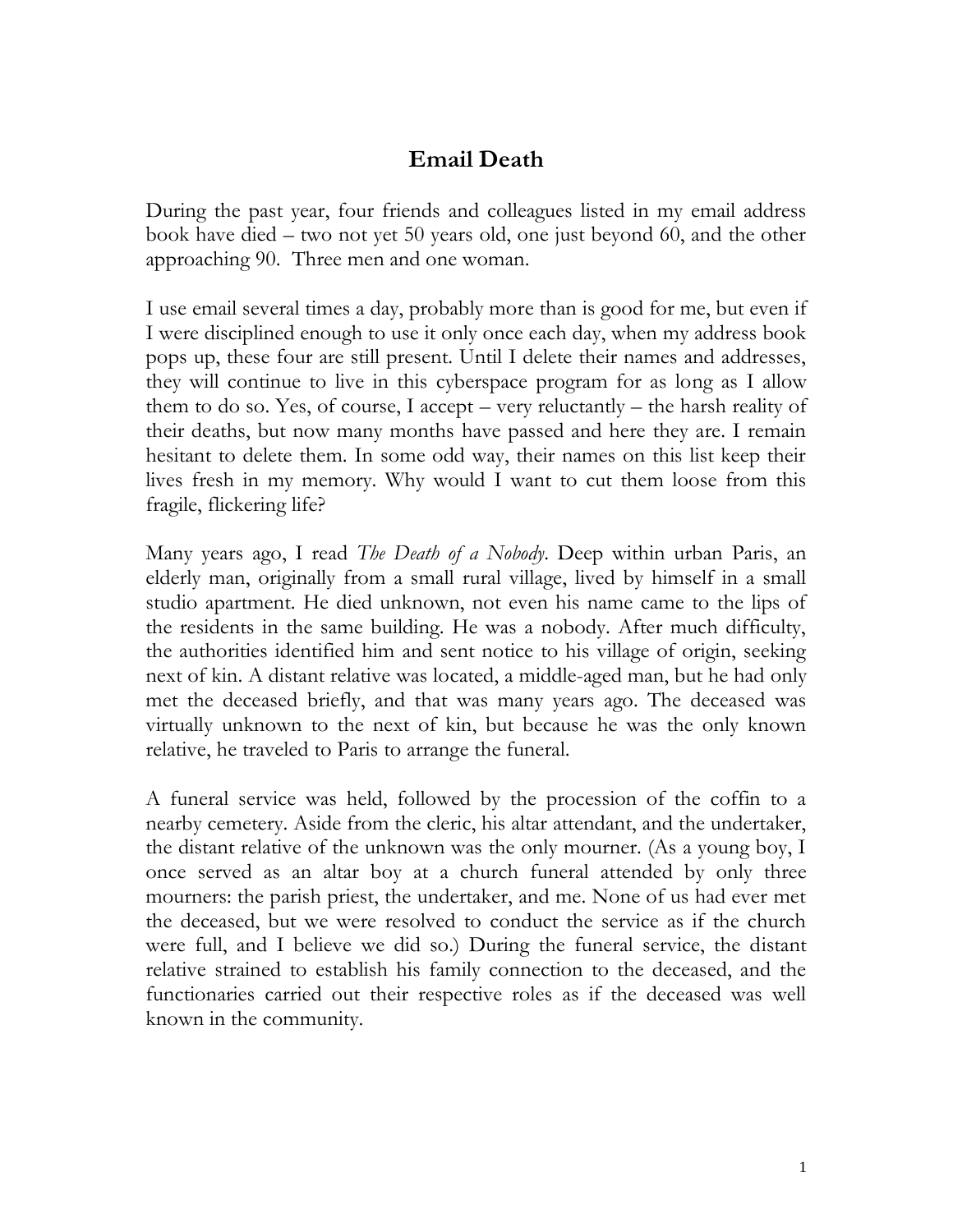The small procession made its way out of the church and slowly down the crowded street. Some pedestrians stopped, looked at the coffin, bowed their heads, and crossed themselves in respect; others stepped aside, made way for the casket, and waited for it to pass. A young man looking onto the street from an upstairs window watched the funeral procession pass by and was motivated to return to bed and make love with his wife, and he did so. All the while, the distant relative strove to reconnect with the deceased. How long ago had it been when they met? What did he look like? What did they talk about? Or did they even have a conversation? He assured himself that they had.

Through his death and funeral procession, and in the mind of the distant relative, the life of the nobody flickered alive. He began to have an impact on people's lives. Little things, to be sure, even insignificant, but some directional ones, too. This nobody would flicker alive as long as the distant relative carried him in his consciousness. True, there would be some point in time when the deceased, known or unknown, ceased to exist. There would be no consciousness left in which the flickering memory could live on.

My apologies, it has been more than 40 years since I read *The Death of a Nobody*, and if you have read it more recently, I hope I have not mangled it beyond your recognition. But I'm clear about the concept: if a person completely unknown can continue to live on, however faintly, in the lives and consciousness of others, how must it be with the deaths of those we knew well and loved so much? The memories of loved ones are not easily snuffed out, nor should they be. In some sense, it is our own continuing life that keeps the flicker of those departed alive.

I have no doubt that writers seek to extend their lives through the consciousness of others. Their published work is no guarantee of immortality, but that possibility exists. If even one reader, 50 years hence – or 100, 200, it makes no difference – lifts the book from the shelf, dusts it off, opens the cover, and begins to read the title page, isn't this flicker of life just enough to keep the author from being forever snuffed out?

My email address book is on the computer screen before me. I think of each person, recently deceased, whose name and address are still listed here, even though I cannot email them. Most of them I have known for years, but